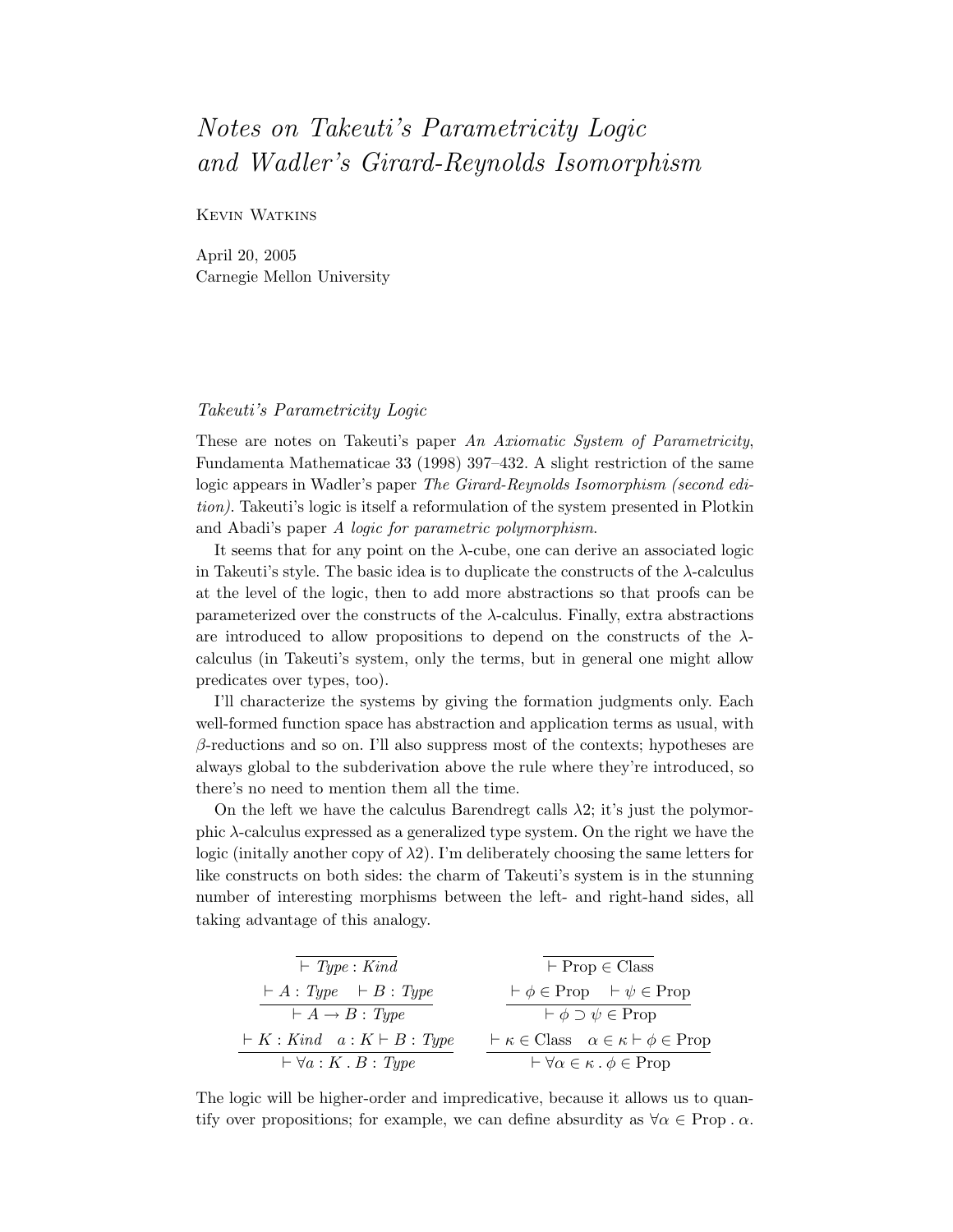However, the logic will not be impredicative in the same way HOL is, because HOL identifies Class and Type (so every proposition or predicate is also a term), while Takeuti carefully keeps them separate. In fact, HOL with polymorphic types is inconsistent, as was shown by Girard (and later, for an even weaker system, Coquand).

Next we introduce function spaces that allow proofs in the logic to abstract over terms and constructors in the  $\lambda$ -calculus.

` A : Type x : A ` φ ∈ Prop ` ∀x : A . φ ∈ Prop ` K : Kind a : K ` φ ∈ Prop ` ∀a : K . φ ∈ Prop

As it stands, the dependency in  $\forall x : A \cdot \phi$  is useless, because propositions cannot depend on terms. We want to also allow functions that map terms and constructors into propositions. By analogy with the higher-order polymorphic  $\lambda$ -calculus, we introduce extra terminology for elements of these function spaces, calling them *predicates*. For example, an element of  $A \rightarrow B \rightarrow$  Prop is a predicate but not a proposition. The following analogical glossary may help.

| Term M        | Proof $\pi$        |
|---------------|--------------------|
| Type $A$      | Proposition $\phi$ |
| Constructor A | Predicate $\phi$   |
| Kind $K$      | Class $\kappa$     |

Takeuti includes only the rule for predicates on terms. I've shown the other rule (for predicates on constructors) in brackets.

$$
\frac{\vdash A : Type \quad \vdash \kappa \in \text{Class}}{\vdash A \rightarrow \kappa \in \text{Class}}
$$
\n
$$
\left[\frac{\vdash K : Kind \quad a : K \vdash \kappa \in \text{Class}}{\vdash \Pi a : K \cdot \kappa \in \text{Class}}\right]^1
$$

Now both  $\forall x : A \cdot \phi$  and  $\forall a : K \cdot \phi$  can actually be dependent—the latter in multiple ways—even if we only adopt Takeuti's rule. Example:

 $\forall x : (\forall a : K \cdot B) \cdot \forall a : K \cdot \forall y : a \cdot \forall \alpha \in (a \rightarrow B \rightarrow Prop) \cdot \alpha y (xa)$ 

At the moment, the only element of Kind is Type, so the only polymorphic function space is  $\forall a : Type$ . B. It's also possible to extend both the  $\lambda$ -calculus and the logic to  $\omega$ th-order polymorphism (what Barendregt calls  $\lambda \omega$ ). Takeuti doesn't do this.

$$
\left[\frac{\vdash K: Kind \quad \vdash L: Kind}{\vdash K \to L: Kind}\right]^2 \qquad \left[\frac{\vdash \kappa_1 \in Class \quad \vdash \kappa_2 \in Class}{\vdash \kappa_1 \to \kappa_2 \in Class}\right]^2
$$

We can present these systems as generalized type systems in Barendregt's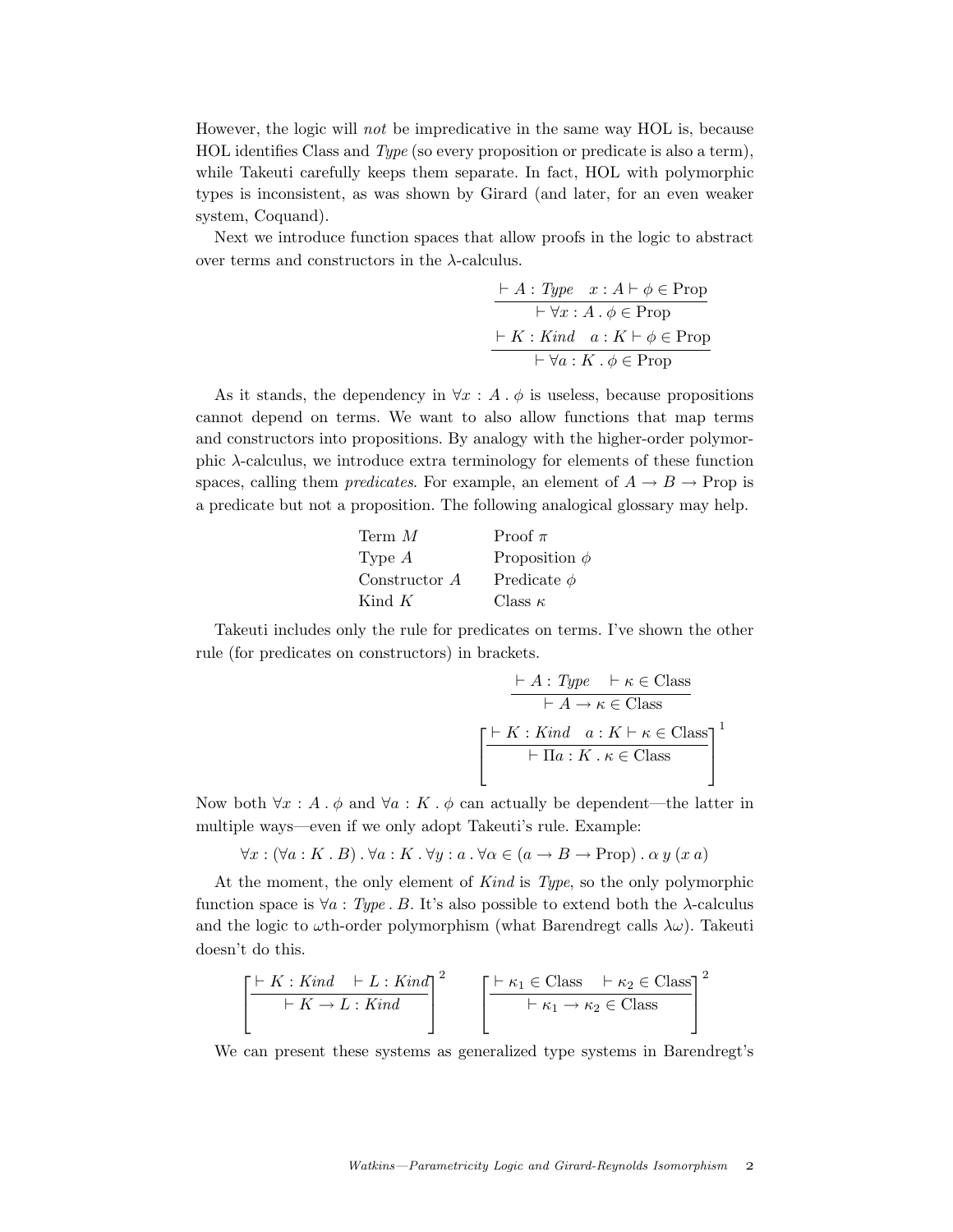| sense: | Sorts  | $Type,$ Kind,        | Class<br>Prop,                      |
|--------|--------|----------------------|-------------------------------------|
|        | Axioms | Type: Kind,          | Prop: Class                         |
|        | Rules  | (Type, Type),        | (Prop, Prop),                       |
|        |        | $*(Kind, Type),$     | $*(Class, Prop),$                   |
|        |        |                      | *( $Type, Prop),$                   |
|        |        |                      | $*(Kind, Prop),$                    |
|        |        |                      | (Type, Class),                      |
|        |        |                      | $*\left[ (Kind, Class) \right]^1$ , |
|        |        | $[(Kind, Kind)]^2$ , | $[{\rm (Class, Class)}]^2$          |
|        |        |                      |                                     |

This isn't entirely trivial. In the table, I've marked each formation rule that permits dependencies with a star. We have to consider carefully which dependencies might be possible in the g.t.s. setting. (In the logical frameworks world this is called *subordination analysis*—see the Twelf User's Guide, for example.) For each rule  $(s_1, s_2)$  we have to see whether an element of  $s_2$  can depend on an element of an element of  $s_1$ . Each rule  $(s_1, s_2)$  introduces such a dependency of the elements of  $s_2$  on the elements of  $s_1$ , as well as of the elements of elements of  $s_2$  on the elements of elements of  $s_1$ .

By this reasoning, we have the following dependency structure:

| Depend on                                          |  |
|----------------------------------------------------|--|
| Terms, Constructors (directly)                     |  |
| Kinds (transitively)                               |  |
| Constructors, Kinds                                |  |
| Kinds                                              |  |
| Proofs, Predicates, Terms, Constructors (directly) |  |
| Classes, Kinds (transitively)                      |  |
| Predicates, Classes, Terms, Constructors, Kinds    |  |
| Classes, Constructors, $[Kinds]$ <sup>1</sup>      |  |
|                                                    |  |

With this table, it's easy to verify that whether or not any of the bracketed rules is included in the system, all the dependencies mentioned in the formation rules can really be non-trivial. Conversely, the formation rules  $(Type, Type)$ , (Prop, Prop),  $(\textit{Type}, \text{Class})$ ,  $[(\textit{Kind}, \textit{Kind})]^2$ , and  $[(\text{Class}, \text{Class})]^2$  can never be dependent, as the full forms given above indicate.

It should probably also be said that if we work within a signature made up of various constants, the constants all have to be elements of things that are themselves elements of sorts; we can't introduce constants  $c : Kind$  or  $c \in Class$ , for example.

Having done all this analysis, we can now write the actual syntax of the logic: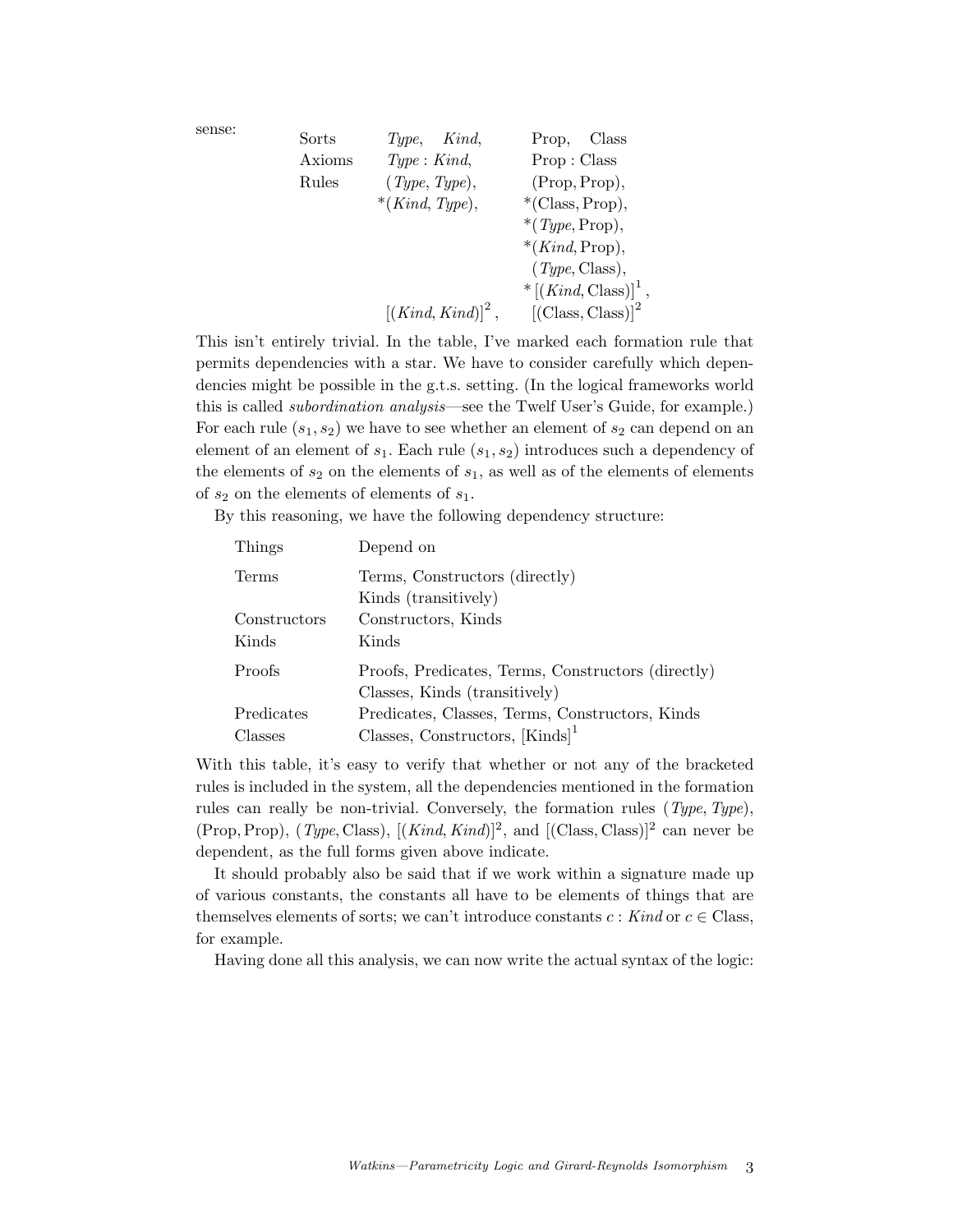$$
K, L ::= Type | [K \rightarrow L]^2
$$
\n
$$
\kappa ::= Prop | [k_1 \rightarrow \kappa_2]^2 |
$$
\n
$$
A \rightarrow \kappa | [ \Pi a : K \cdot \kappa ]^1
$$
\n
$$
[ \lambda a : K \cdot B]^2 | [A B]^2
$$
\n
$$
\phi, \psi ::= \alpha | \phi \supset \psi | \forall \alpha \in \kappa \cdot \phi |
$$
\n
$$
[ \lambda a : K \cdot B]^2 | [A B]^2
$$
\n
$$
\forall x : A \cdot \phi | \forall a : K \cdot \phi |
$$
\n
$$
[ \lambda \alpha \in \kappa \cdot \phi]^2 | [\phi \psi]^2 |
$$
\n
$$
\lambda x : A \cdot \phi | \phi M |
$$
\n
$$
[ \lambda a : K \cdot A | M N |
$$
\n
$$
[ \phi \in \kappa ]^2
$$
\n
$$
\Delta a : K \cdot M | M A |
$$
\n
$$
[ M : A]^2
$$
\n
$$
\Delta a : K \cdot \pi | \pi M |
$$
\n
$$
\Delta a : K \cdot \pi | \pi A |
$$
\n
$$
\Delta a : K \cdot \pi | \pi A |
$$
\n
$$
\Delta a : K \cdot \pi | \pi A |
$$

Variable forms  $a: K | b: K | x:A | y:A | \alpha \in \kappa | \beta \in \kappa | \xi \in \phi | \zeta \in \phi$ Now you see why I wanted to suppress all but the formation rules...

Really the most important thing to remember is the table of sorts, axioms, and rules expressing the logic as a generalized type system.

## Projecting the Logic Onto the Functional Language

The first interesting morphism on this logic maps all the constructs on the right (the logical part) into the constructs on the left (the functional part), and throws away everything to do with the constructs on the left. Wadler calls this the 'Girard Projection', but since Girard treated HOL (more or less), and its variants, not Takeuti's system, this seems to me to be something of a misnomer.

Recalling our g.t.s. table

| Sorts  | Type, Kind,                       | Prop, Class                               |
|--------|-----------------------------------|-------------------------------------------|
| Axioms | Type: Kind,                       | Prop: Class                               |
| Rules  | $(\textit{Type}, \textit{Type}),$ | (Prop, Prop),                             |
|        | $*(Kind, Type),$                  | $*(Class, Prop),$                         |
|        |                                   | $*(Type, Prop),$                          |
|        |                                   | $*(Kind, Prop),$                          |
|        |                                   | $(\textit{Type}, \text{Class}),$          |
|        |                                   | $*\left[ (Kind, Class) \right]^{\perp}$ , |
|        | $[(Kind, Kind)]^2$ ,              | $[{\rm (Class, Class)}]^2$                |
|        |                                   |                                           |

it's easy to see what's going on: we're mapping Prop into Type and Class into Kind, the function space formed by (Prop, Prop) into  $(Type, Type)$ , (Class, Prop) into (Kind, Type), and (Class, Class) into (Kind, Kind). Each thing on the right becomes its counterpart on the left.

But what about the things in the logic that don't have counterparts in the functional language? These just get dropped. A function space formed by (Type,Prop) becomes (the translation, recursively, of) its range. Similarly for the others. This is possible because of the dependency structure of the language.